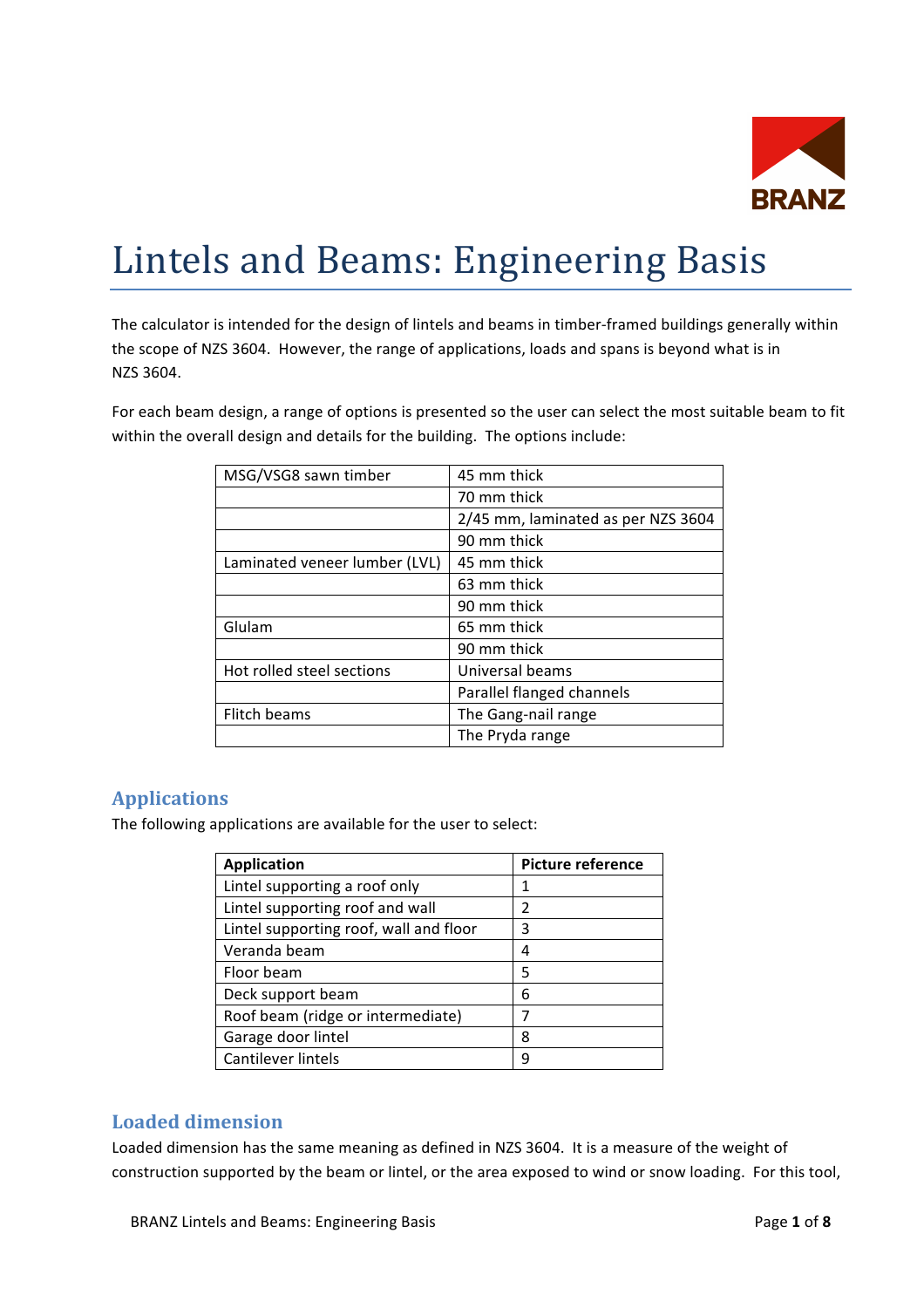loaded dimension is based on plan dimensions. This is considered more appropriate for use by building designers, who will generally be working off plans.

## **Loads**

Loads are calculated in accordance with the AS/NZS 1170 suite, but limited (where appropriate) to the scope and parameters of NZS 3604:2011. They are applied as a uniformly distributed load along the length of the lintel or beam. Concentrated loads are specified by manually inputting location and magnitude.

| Light roof  | $0.4$ kPa                                                  |
|-------------|------------------------------------------------------------|
|             | (0.2 kPa in combination with wind uplift)                  |
|             | (0.1 kPa for veranda roof in combination with wind uplift) |
| Heavy roof  | 0.85 kPa                                                   |
|             | (0.4 kPa in combination with wind uplift)                  |
| Floor       | $0.4$ kPa                                                  |
| Deck        | $0.4$ kPa                                                  |
| Light wall  | $0.2$ kPa                                                  |
|             | (0.1 kPa in combination with wind uplift)                  |
| Medium wall | $0.8$ kPa                                                  |
|             | (0.2 kPa in combination with wind uplift)                  |

## **Gravity+loads – G:**

The roof loads allow for the total mass of the roof cladding, the roof and ceiling framing, and the ceiling lining. Roof loads are converted to equivalent plan area at the roof slope selected by the user.

For downwards acting load cases, light roof cladding is taken as 20 kg/m<sup>2</sup> of roof area. This is based on lightweight roof cladding, as defined in NZS 3604. For upwards load cases (wind uplift) steel sheeting is allowed for to give a worst case situation. For veranda upwards loading no ceiling lining is assumed. Similarly, heavy roof cladding weights are 60 kg/m<sup>2</sup> for downwards loading, and 20 kg/m<sup>2</sup> for upwards loads.

There is no allowance for the weight of internal walls on the floor. This is the same approach as followed in NZS 3604.

External wall loads are included when selected by the user. The weight of a light wall allows for an external cladding weight of 30 kg/m<sup>2</sup> for downwards load cases (as defined in NZS 3604), and 10 kg/m<sup>2</sup> for upwards load cases. Similarly, medium wall cladding weights are 70 kg/m<sup>2</sup> for downwards loading, and 20 kg/ $m^2$  for upwards loads.

Live loads – **Q**:

| Roofs (construction and<br>maintenance load only) | 0.25 kPa (* see below) |
|---------------------------------------------------|------------------------|
| <b>Floors</b>                                     | 1.5, 2.0 or 3.0 kPa    |
| <b>Decks</b>                                      | 2.0 kPa                |

\* The area-dependent roof live load of AS/NZS 1170.1 has been removed, in accordance with the NZBC Compliance Document B1, which became effective in December 2008.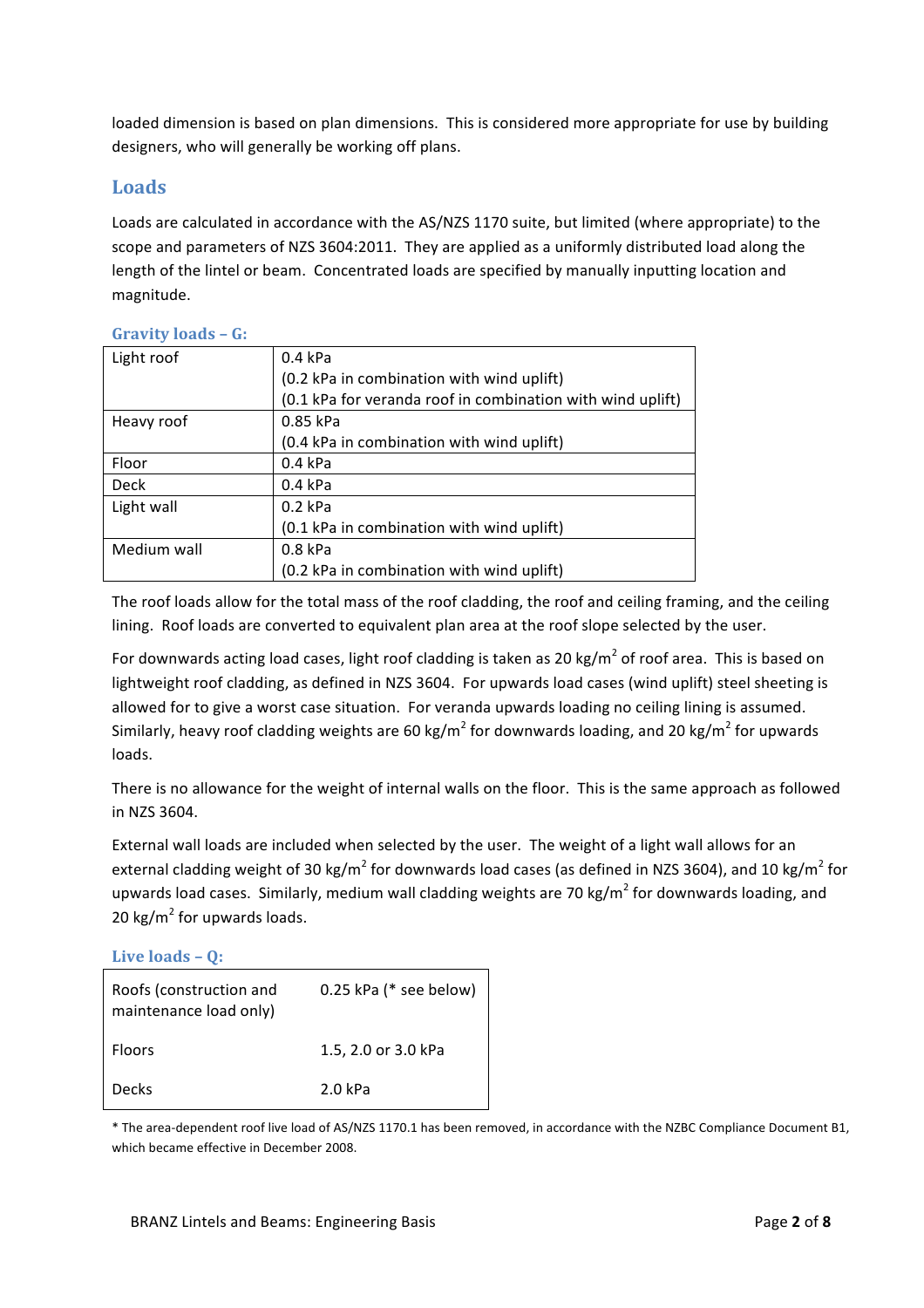The basic floor live loads correspond to those provided for in NZS 3604. Basic loads are reduced by the area reduction factor,  $\psi_a$ , prescribed by AS/NZS 1170.1,

where:

$$
\varPsi_a=0.3+\frac{3}{\sqrt{A}}
$$

#### **Snow loads – S:**

Ground snow load,  $s_g$ , is calculated from the site elevation and snow region selected by the user. The snow regions are defined in both AS/NZS 1170.3 and NZS 3604. Equations used for ground snow load are as set out in clause 5.4.3 of AS/NZS 1170.3, with  $k_p$  taken as 1.25 for the ultimate limit state, and 0.85 for the serviceability limit state.

The slope factor,  $\mu_1$  for balanced load is given by:

 $\mu_1 = 0.7(60-\alpha)/50$  within the range  $0.7 \ge \mu_1 \le 0$ .

where  $\alpha$  = roof slope (the lower value of the range selected)

The exposure factor,  $C_{e}$ , is conservatively taken as 1.0.

Snow loading is applied to the plan area of the roof supported by the lintel or roof beam.

#### **Wind loads – W:**

Wind loads are calculated in accordance with AS/NZS 1170.2, based on the site wind speeds for the wind zone selected by the user. The five NZS 3604:2011 wind zones are included, along with extras to cater for the increasing numbers of buildings being constructed on more exposed site.

| Wind zone/speed | Basic design pressure (kPa) |
|-----------------|-----------------------------|
| Low             | 0.61                        |
| Medium          | 0.82                        |
| High            | 1.16                        |
| Very high       | 1.50                        |
| Extra high      | 1.82                        |
| 60 m/sec        | 2.16                        |
| 65 m/sec        | 2.54                        |
| 70 m/sec        | 2.94                        |

The combined pressure coefficients ( $C_{pi}$  and  $C_{pe}$ ) are given in the following table:

| <b>Situation</b> | <b>External roofs</b><br>(eave overhangs and<br>verandas) | Roofs over enclosed<br>spaces |
|------------------|-----------------------------------------------------------|-------------------------------|
| Wind upwards     | 1.6                                                       | 0.96                          |
| Wind downwards   | 0.2                                                       | 0.5                           |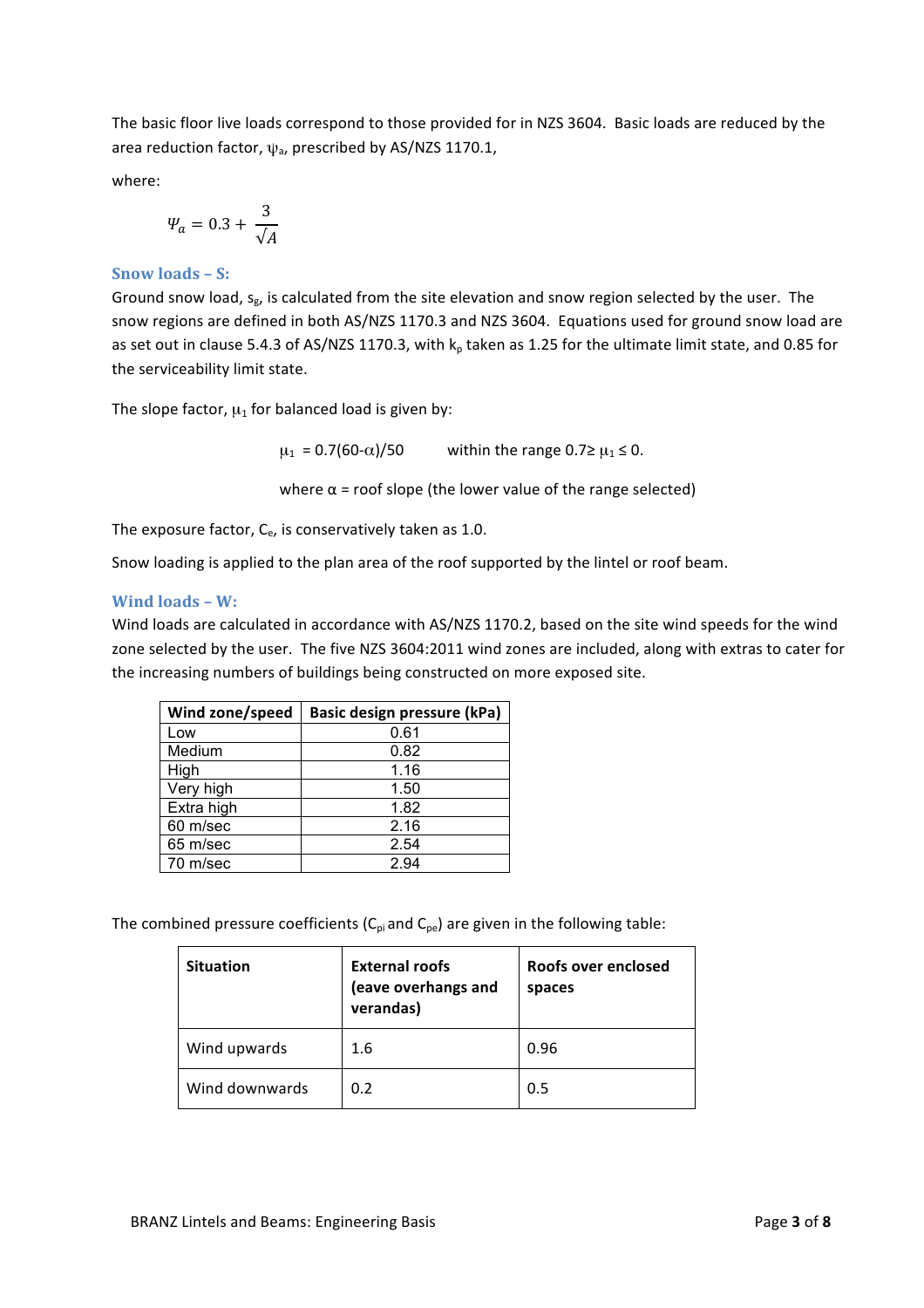The area reduction factor,  $K_a$ , combination factor,  $K_c$ , local pressure factor,  $k_l$ , and porous cladding factor,  $K_p$ , are all taken as 1.0.

In calculating the reaction on the lintel, account is taken of the "leverage" effect of the load applied to the projecting portion of the eave (up or down), which can be significant for short loaded dimensions and large overhangs. Allowance was also made for the "leverage" associated with the horizontal component of the wind load on steep pitched roofs.

#### Load combinations

The following load combinations are considered:

| Case | Loads                   |
|------|-------------------------|
| 1    | $G + Q_1$               |
| 2    | $G + Q_s$               |
| 3    | Vibration (for floor    |
|      | beams only)             |
| 4    | $G + S$                 |
| 5    | 1.35G                   |
| 6    | $1.2G + 1.5Q$           |
| 7    | $1.2G + \psi_c Q + W_u$ |
| 8    | .9G- $W_u$              |
| 9    | 1.2G + $\psi_c Q$ + S   |

Load duration factors used are 0.7 for short term loads,  $\psi_s$ , 0.0 for long term roof loads, and 0.4 for long term floor loads,  $\psi$ <sub>1</sub>.

The factor,  $\psi_c$ , for roof live loads in combination with wind or snow is 0.0.

## **Material+properties**

#### **Sawn+timber**

The tool may be used with Radiata Pine or Douglas Fir timber in grades VSG8 and MSG8 (SG8). Sizes quoted are the maximum dry finished sizes, after machining. Larger sizes may be substituted.

Design is in accordance with NZS 3603, including amendment 4. "Dry" timber properties as defined by NZS 3603 are used for all applications except decks, where "green" properties are used.

The characteristic stresses for timber members, as given in NZS 3603, are:

| <b>Property</b>                                                                              | <b>All applications</b><br>except decks | <b>Decks</b> |
|----------------------------------------------------------------------------------------------|-----------------------------------------|--------------|
| Bending stress $f_b$ (MPa)                                                                   | 14.0                                    | 11.7         |
| Bearing stress perpendicular to grain $f_{\text{o}}(MPa)$                                    | 8.9                                     | 5.3          |
| Bearing stress parallel to grain $f_c(MPa)$ (used to<br>calculate supporting timber members) | 18.0                                    | 12.0         |
| Modulus of elasticity E (GPa)<br>(lower bound)                                               | 5.40                                    | 4.40         |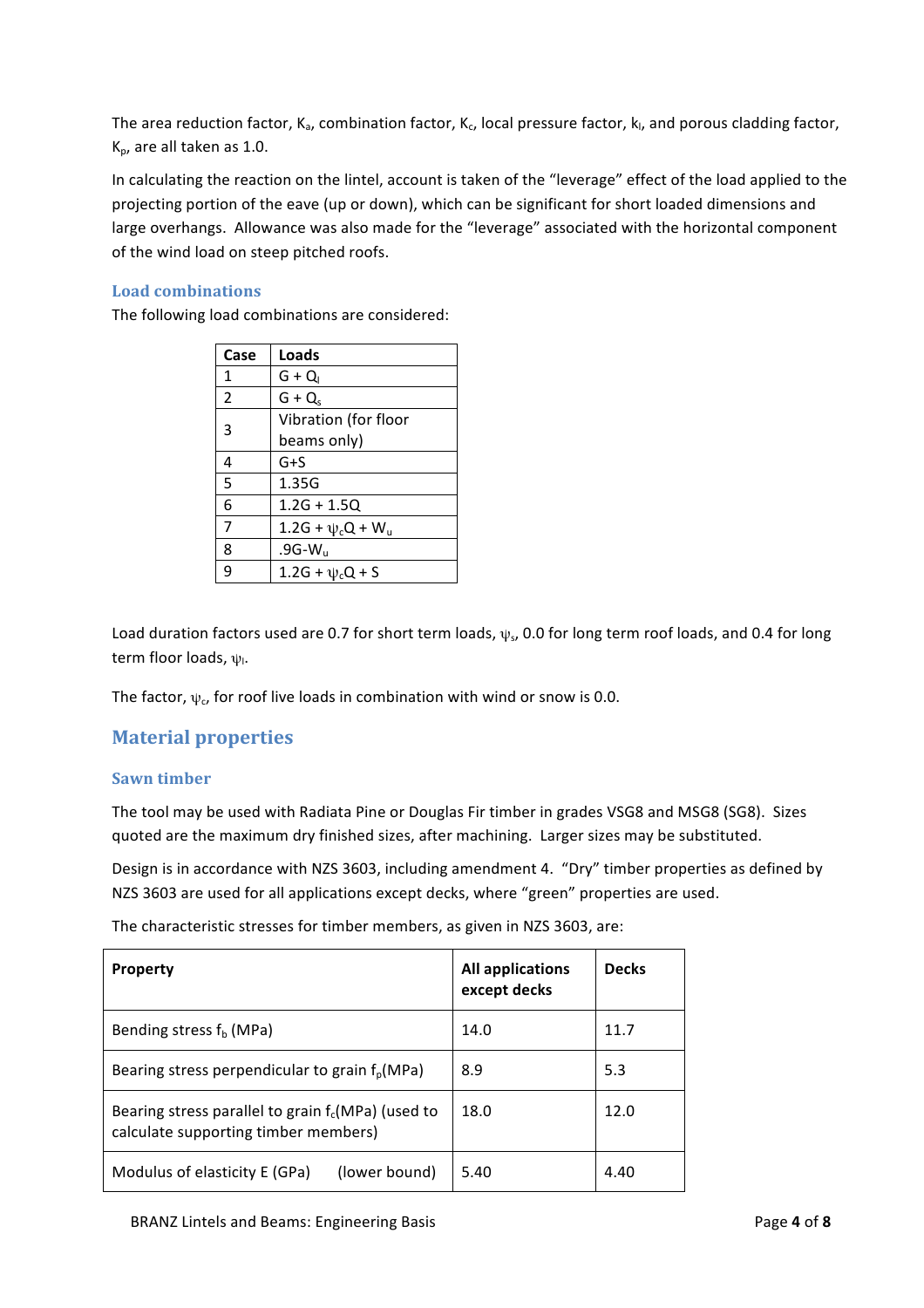The strength duration factors are 0.6 for dead loads, 0.8 for live and snow loads, and 1.0 for wind loads.

The duration factor for deflection under long term loads,  $k_2$ , is 2.0.

The parallel support factor,  $k_4$ , for doubled members (eg 2/90x45) is 1.14.

The stability factor, k<sub>8</sub>, under uplift loading was calculated using a slenderness factor assuming full lateral restraint of the tension edge (clause 3.2.5.3 of NZS 3603).

A strength reduction factor,  $\phi$ , of 0.8 is used for timber member design.

#### **Laminated veneer lumber (LVL)**

Design is in accordance with NZS 3603, using the lower bound of the values of engineering properties of the products offered by the New Zealand LVL manufacturers.

| <b>Property</b>                                     | <b>Stress</b>                                                      |
|-----------------------------------------------------|--------------------------------------------------------------------|
| Bending stress $f_b$ (MPa)                          | 38.0 for 45 mm and 63 mm thick beams<br>34.0 for 90 mm thick beams |
| Bearing stress perpendicular to<br>grain $f_p(MPa)$ | 12.0                                                               |
| Modulus of elasticity E (GPa)<br>(lower bound)      | 11.0 for 45 mm and 63 mm thick beams<br>9.5 for 90 mm thick beams  |

The relevant characteristic stresses for LVL members used in the tool are:

The duration factor for deflection under long term loads,  $k_2$ , is 1.5. Other modification factors are the same as sawn timber. The size factor,  $k_{24}$ , as advised by the manufacturers has been applied to the section properties.

A strength reduction factor,  $\phi$ , of 0.9 is used for LVL member design.

#### **Glue-laminated timber (Glulam)**

Design is in accordance with NZS 3603 and AS/NZS 1328, using grade GL8.

The relevant characteristic stresses for glulam members used in the tool are:

| <b>Property</b>                                     | <b>Stress</b> |
|-----------------------------------------------------|---------------|
| Bending stress $fb$ (MPa)                           | 19.0          |
| Bearing stress perpendicular to<br>grain $f_p(MPa)$ | 8.9           |
| Modulus of elasticity E (GPa)<br>(lower bound)      | 8.0           |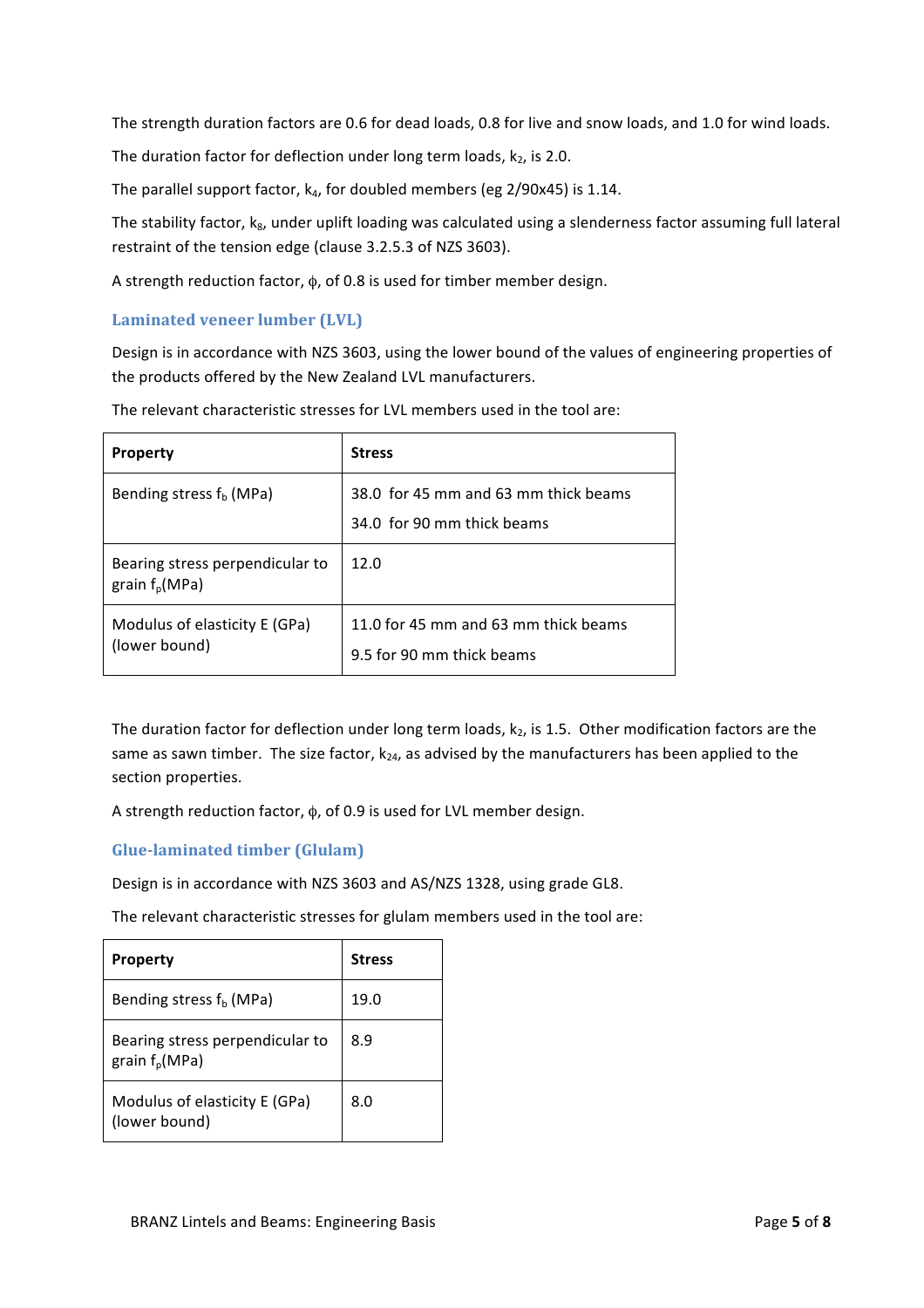The duration factor for deflection under long term loads,  $k_2$ , is 1.5. The parallel support factor,  $k_6$ , and size factor, k24, are both calculated in accordance with section 8.7 of NZS 3603. Other modification factors are the same as sawn timber.

A strength reduction factor,  $\phi$ , of 0.8 is used for glulam member design.

#### **Hot rolled steel**

Design is in accordance with NZS 3404.

The yield stress used for steel sections to AS 3679 Grade 300, is 320 MPa for flanges less than 11 mm thick, and 300MPa for thicker flanges within the range of sections covered.

All steel members except for lintels are considered fully laterally restrained by the adjacent framing at a maximum of 1.2 m spacing. Lintels are considered partially restrained at the ends, and unrestrained between. Member moment capacities,  $\phi M_{\text{bx}}$ , are calculated for upwards and downwards loading at the span selected by the user, using the provisions of clause 5.6 of NZS 3404.

A strength reduction factor,  $\phi$ , of 0.9 is used for steel member design.

#### **Flitch+beams**

The beams available include the "GANG-NAIL" range offered by MiTek NZ, and the "Pryda Flitch beam" range offered by Pryda NZ. Both are available from approved suppliers and fabricators respectively. Both ranges must be installed dry and only used in dry applications (lintels and floor beams).

Timber properties are based on the stresses given in NZS 3603 (including amendment 4) for MSG6 and No1 framing timber in the "dry" condition. Thus applications are limited by the calculator to lintels and floor beams only. Modification factors for the timber components are the same as those for solid timber beams, as described above.

All fabrication details are as per the manufacturer's standard specifications.

A strength reduction factor,  $\phi$ , of 0.9 is used for the steel components, and 0.8 for the timber components, depending on which one governs the capacity of the beam in each case.

#### **Deflection+criteria**

- 1. For lintels under short and long term loading, and snow loading, deflection is limited to span/300, with a maximum of 12 mm.
- 2. For veranda beams floor beams, roof and deck beams, deflection under short and long term loading and snow loading, is limited to span/300, with no upper limit.
- 3. Floor beams have their deflection under a 1 kN concentrated load limited to 1 mm, for vibration control.
- 4. Garage door lintels have deflection limited to span/300.

There are no deflection criteria under wind loading for any applications.

## **End supports**

Supports to the beam ends are checked against several criteria.

For timber beams, the required bearing area perpendicular to the grain is calculated, and a support appropriate to the application giving a greater contact bearing area is given.

BRANZ Lintels and Beams: Engineering Basis **Page 6** of 8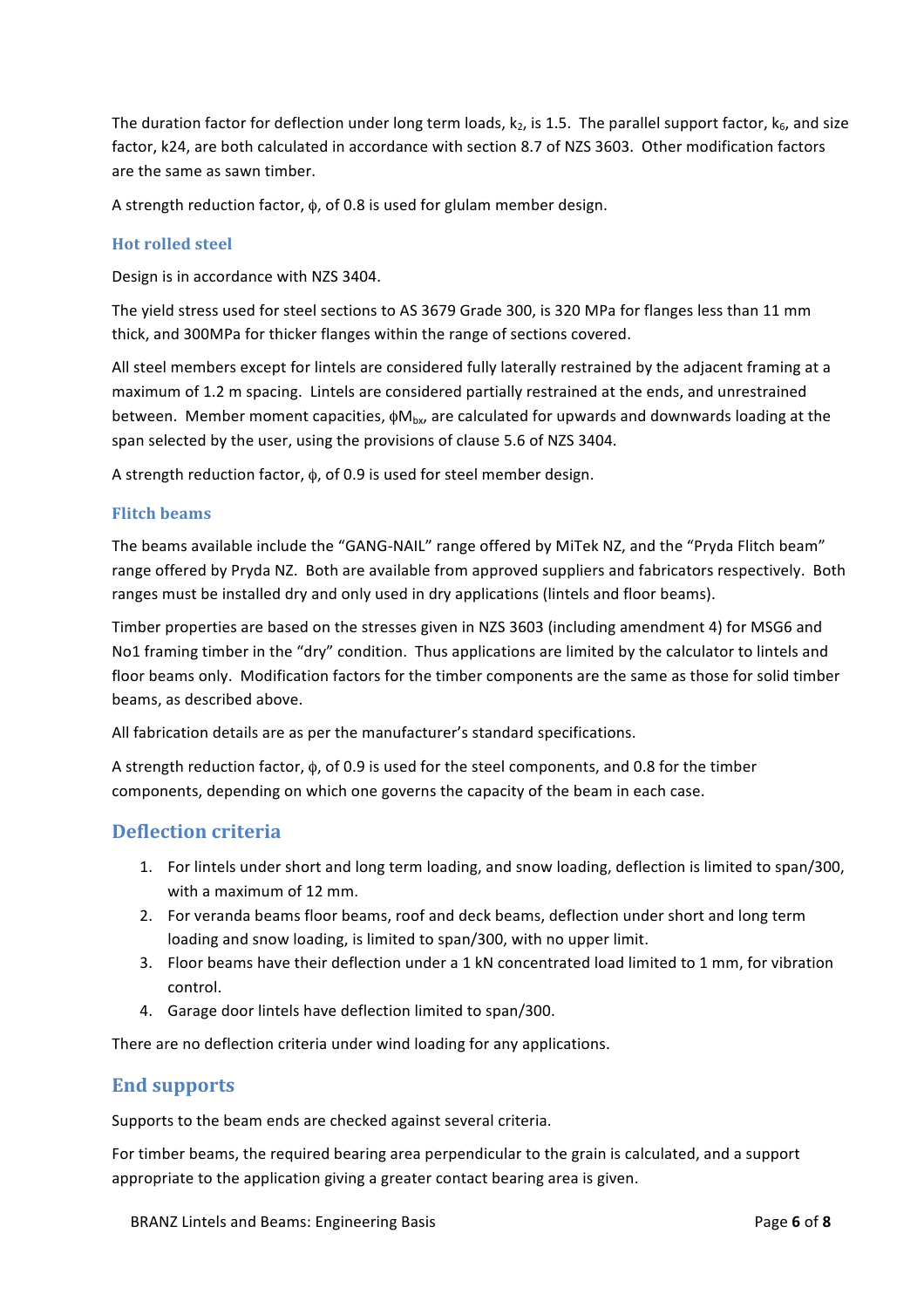The capacity of a range of support options appropriate to the application is matched against the calculated end reaction from the lintel or beam. Support capacities under axial loads are calculated in accordance with NZS 3603, based on a 2.7m wall height and in-plane bracing by wall lining.

A check is made that the width of the selected lintel will fit into a 90 mm wall frame. Widths of selected floor and roof beams are matched against number of wall studs required.

## **Hold+downs**

The calculated wind uplift reactions are matched against the capacities of a number of hold down details, as appropriate for the application. The capacities are calculated in accordance with the relevant material standard and are tabulated below.

| <b>Fixing</b>                                                        | <b>Picture</b><br>reference | Capacity<br>(kN) |
|----------------------------------------------------------------------|-----------------------------|------------------|
| 4/100x4 end nails to trimmer stud                                    | 1                           | 2.10             |
| 25x0.9 mm nail strap with 6/30x3.15 nails (see Figure 8.12 NZS 3604) | $\overline{2}$              | 6.16             |
| 2/25x0.9 mm nail straps with 12/30x3.15 nails                        | 3                           | 9.96             |
| Welded cleat with 2/M12 coach screws into trimmer stud               | 4                           | 13.65            |
| 6/100x4 nails to post                                                | 5                           | 4.75             |
| 1/M12 bolt to post (similar to Figure 9.3 (c) of NZS 3604)           | 6                           | 4.87             |
| 2/M12 bolts to post (see Figure 9.3 (c) of NZS 3604)                 | 7                           | 9.76             |
| Steel bracket each side of beam with 2/M12 bolts to beam and post    | 8                           | 19.5             |
| Welded cleat with 2/M12 coach screws into post                       | 9                           | 13.65            |
| 2/100x4 nails (or 4/90x3.15)                                         | 10                          | 1.58             |
| 4/100x4 nails (or 6/90x3.15)                                         | 11                          | 3.17             |
| 6/100x4 nails (or 10/90x3.15)                                        | 12                          | 4.75             |
| 1/M12 bolt to built-up studs                                         | 13                          | 9.76             |
| 2/M16 bolts to built-up studs                                        | 14                          | 26.0             |
| Welded cleat with 2/M12 coach screws into studs                      | 15                          | 13.65            |

#### **Base fixings**

The calculated wind uplift reactions are matched against the capacities of a number of fixing details to the selected foundation, as appropriate for the application. The capacities are calculated in accordance with the relevant material standard and are tabulated below.